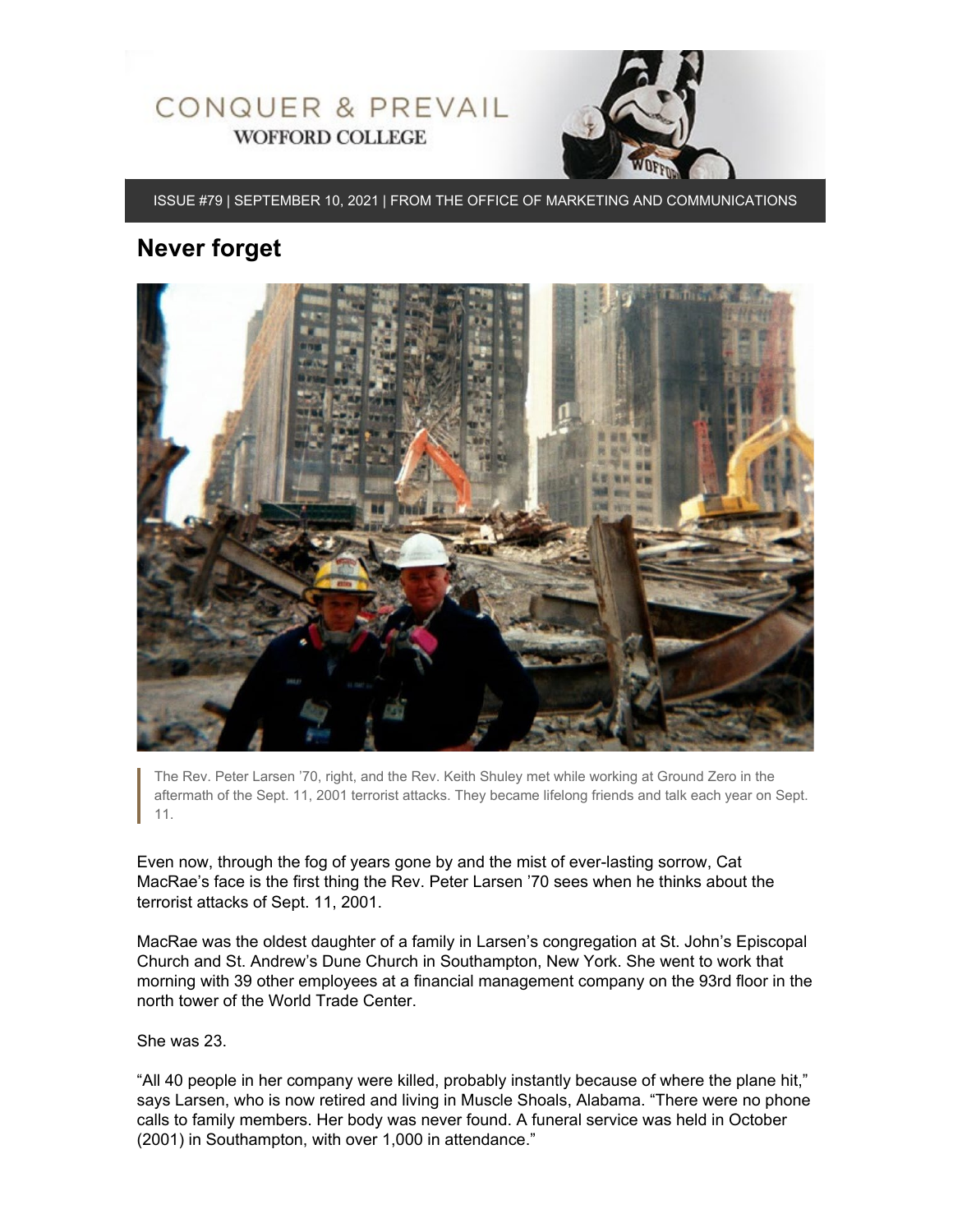Larsen, who also was in the Navy Reserve at the time, was called to serve as a chaplain at Ground Zero in the aftermath of the attacks. For 11 days he worked with police and fire crews who were searching the rubble and comforted families of victims who came to the site.

"I was on duty one day at the nearest hospital," Larsen says. "Doctors and nurses from all over the country had come to help, and there were 25 refrigerator trucks to hold the bodies. But there was no business, and there were no bodies in the trucks."

#### **[READ MORE](https://www.wofford.edu/about/news/news-archives/2021/never-forget)**

## **Remembering James Trentini '59**

James Trentini '59 was identified as a victim of the Sept. 11 attacks after his Wofford College class ring was found at Ground Zero. He was traveling with his wife, Mary, on American Airlines Flight 11. The couple's daughter reflected on her parents, and one of James' Wofford football teammates shared memories of him with the Spartanburg Herald-Journal. Dr. Philip Dorroll, associate professor of religion, also discussed the 20th anniversary of the attacks.

#### **[Read](https://www.goupstate.com/story/news/local/2021/09/08/sept-11-attacks-victim-identified-wofford-class-ring-spartanburg/8144197002/) [the Herald-Journal story](https://www.goupstate.com/story/news/local/2021/09/08/sept-11-attacks-victim-identified-wofford-class-ring-spartanburg/8144197002/)**.

### **Impressive Terriers**



Seven Wofford students interned with Oncocyte and impressed their colleagues. Five were in the company's Irvine, California, office and two were in Nashville, Tennessee.

Some of the chatter in Oncocyte's Irvine, California, and Nashville, Tennessee, offices this summer focused on the interns being impressive.

It's praise that Oncocyte CEO Ronnie Andrews '81, a Wofford College Trustee, is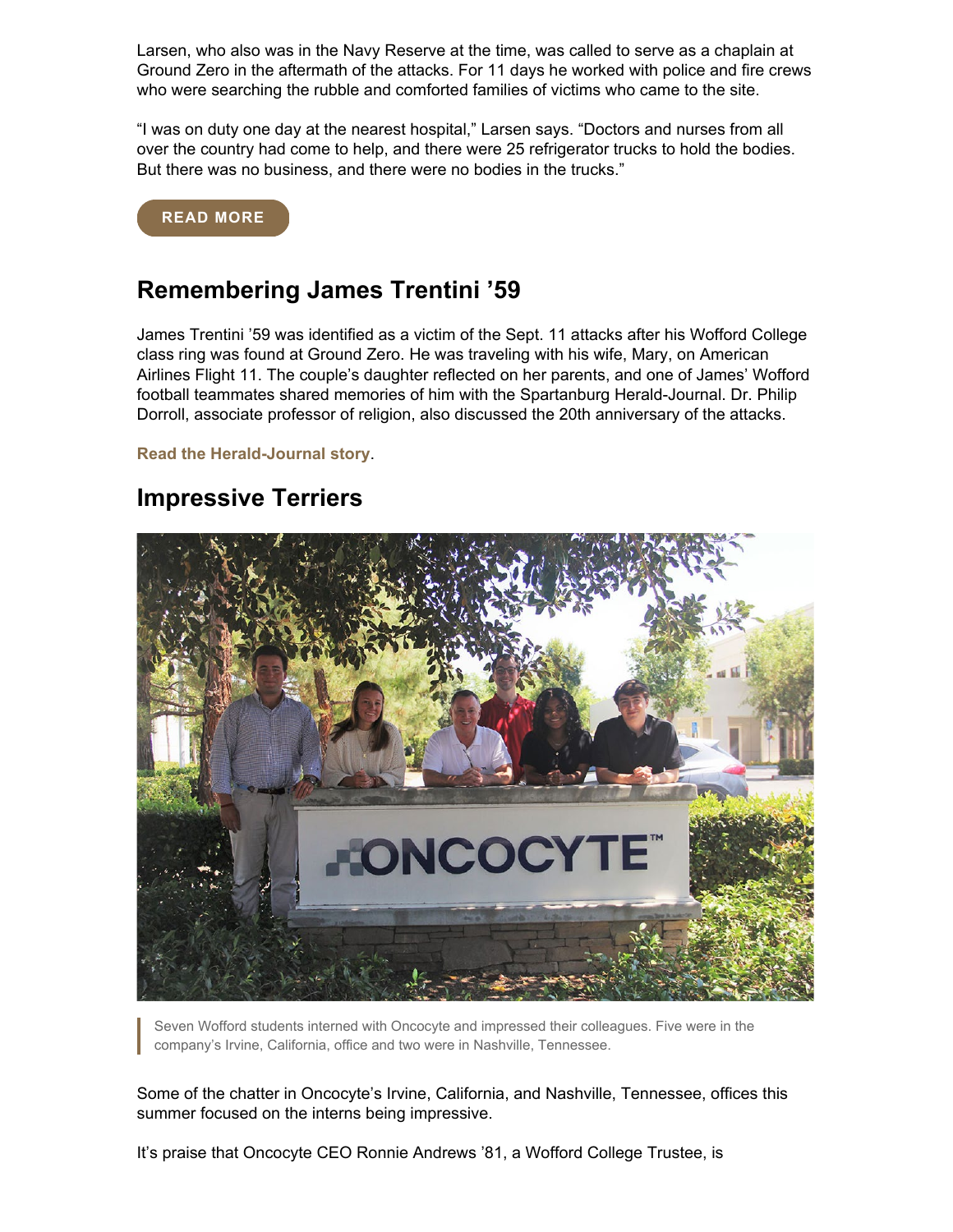accustomed to hearing.

"It makes me feel incredibly proud because most people in California have never heard of Wofford," Andrews says.

Oncocyte is a molecular diagnostics company focused on providing tests and solutions to support the diagnosis and treatment of cancer.

Since 2006, Andrews has made it a priority to provide internships for Terriers, or as he calls them around the office, "T-Dawgs." Usually, there are two or three. This summer, Oncocyte had seven. Five were in California and two were in the company's recently opened Nashville office.



# **Hipp Lecture Series**



Earlier this week, former S.C. Gov. David Beasley kicked off the Hipp Center for National Security and Foreign Policy's Annual Lecture Series for this academic year. Beasley is the executive director of the World Food Programme, which is a branch of the United Nations. The organization was the 2020 Nobel Peace Prize Laureate.

The next Hipp Series event is on Thursday, Sept. 16. The college will host Michael Ussery, a former ambassador to Morocco, and Paul Michael Wihbey, executive director of the Institute for the Geopolitics of Energy & Strategic Resources, both of whom will spend time talking with Wofford students and sharing their perspectives with classes.